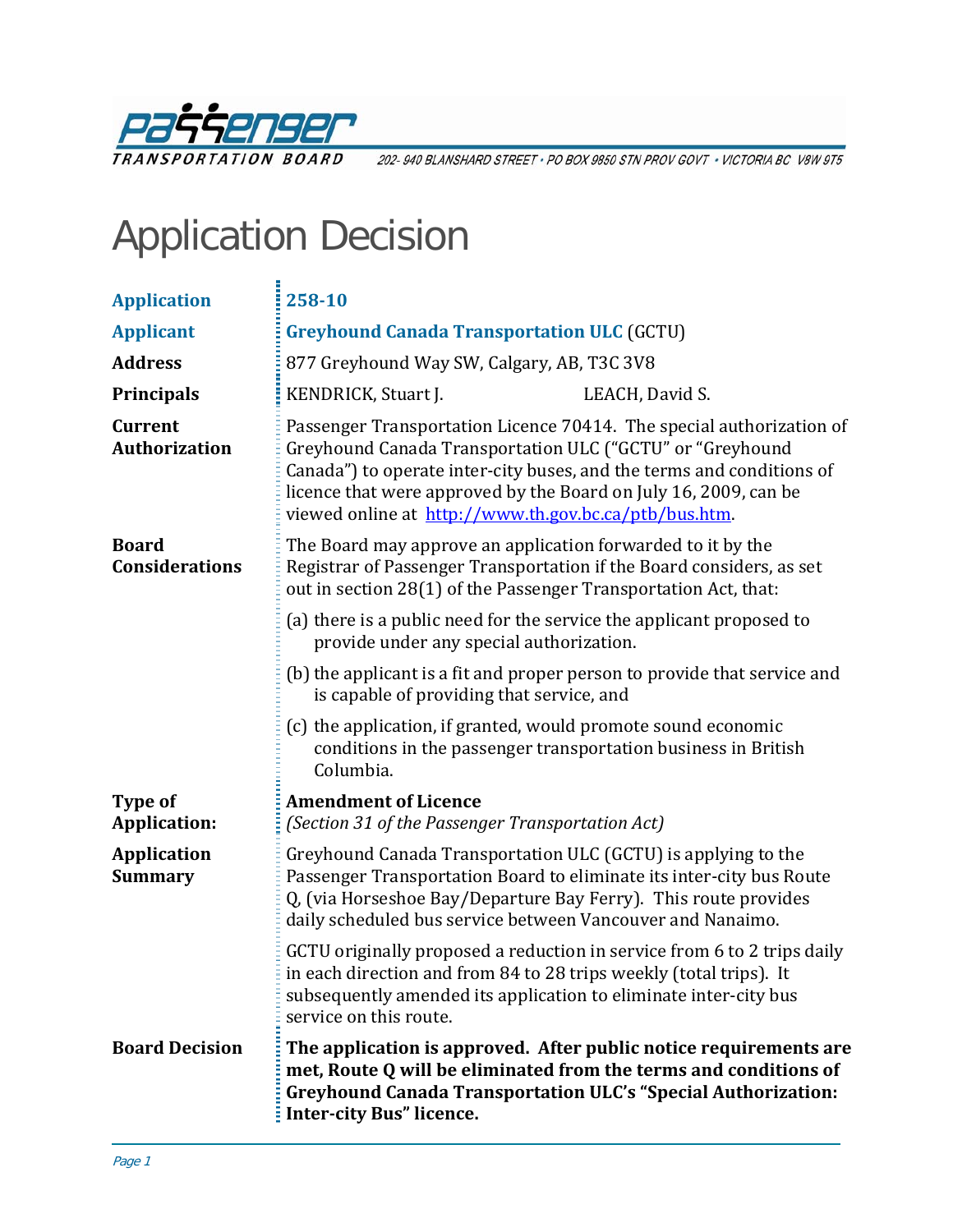# **Public Notice & Comment**

The application to reduce minimum route frequency (MRF) between Vancouver and Nanaimo was published in the PT Board *Weekly Bulletin* on October 6, 2010. On November 17, 2010 an amended application was published. This reflected GCTU's intention to abandon the route entirely.

Inter–city bus operators who apply to eliminate routes or reduce minimum route frequencies must send notice of the application to local governments of communities that are affected by the proposed changes and place notice in community newspapers. The notices invite members of the public to provide comments directly to the Passenger Transportation Board. The notices indicate that GCTU's "explanatory paper" was posted for public viewing online at www.th.gov.bc.ca/ptb/bus.htm. GCTU provided these notices both times the application was [published. The deadline for pub](http://www.th.gov.bc.ca/ptb/bus.htm)lic comment on the original application was November 3, 2010 and December 15, 2010 for the amended application.

The amended application summary indicated that the Board would consider comments received regarding the original service-reduction application and the amended application to eliminate the route. The Board considered this appropriate as anyone interested in inter‐city bus services could provide comments that would assist the Board's decision.

The Board received a total of 23 submissions related to the original and republished application.

# **Background**

GCTU is a private, commercial company. It does not receive government subsidies. It provides scheduled bus transportation in much of British Columbia and elsewhere in Canada. It operates a number of routes throughout British Columbia, including service between Vancouver and Vancouver Island via Nanaimo*.* GCTU supplied ridership data, fare and financial information regarding its Route Q schedule. It also included current Translink express bus service schedules and fares between Horseshoe Bay and Vancouver, and information about services supplied by the Nanaimo Regional Transit Route between downtown Nanaimo and Departure Bay.

# *Actions Leading to the Application*

In its "Explanatory Paper", GCTU outlines matters that led up to its submitting the application. This included service modifications that it made to Route Q, discussions with BC Ferries over these modifications and Board response to the modifications.

In June of 2010, GCTU indicated that it planned to change its operation on Route Q between Vancouver and Nanaimo. It would operate 4 of its 6 trips on a "Pick and Drop" basis with all route points continuing to be served. Passengers travelling from Vancouver to Nanaimo would be dropped at the Horseshoe Bay Ferry Terminal, board the ferry and disembark as foot passengers and be met by a GCTU bus at the Departure Bay Ferry Terminal. The same would occur in reverse. GCTU delayed its planned implementation of this change from June until September in order not to disrupt service over the summer months. Also GCTU and BC Ferries had not reached a resolution regarding payment by GCTU to use a designated bus area.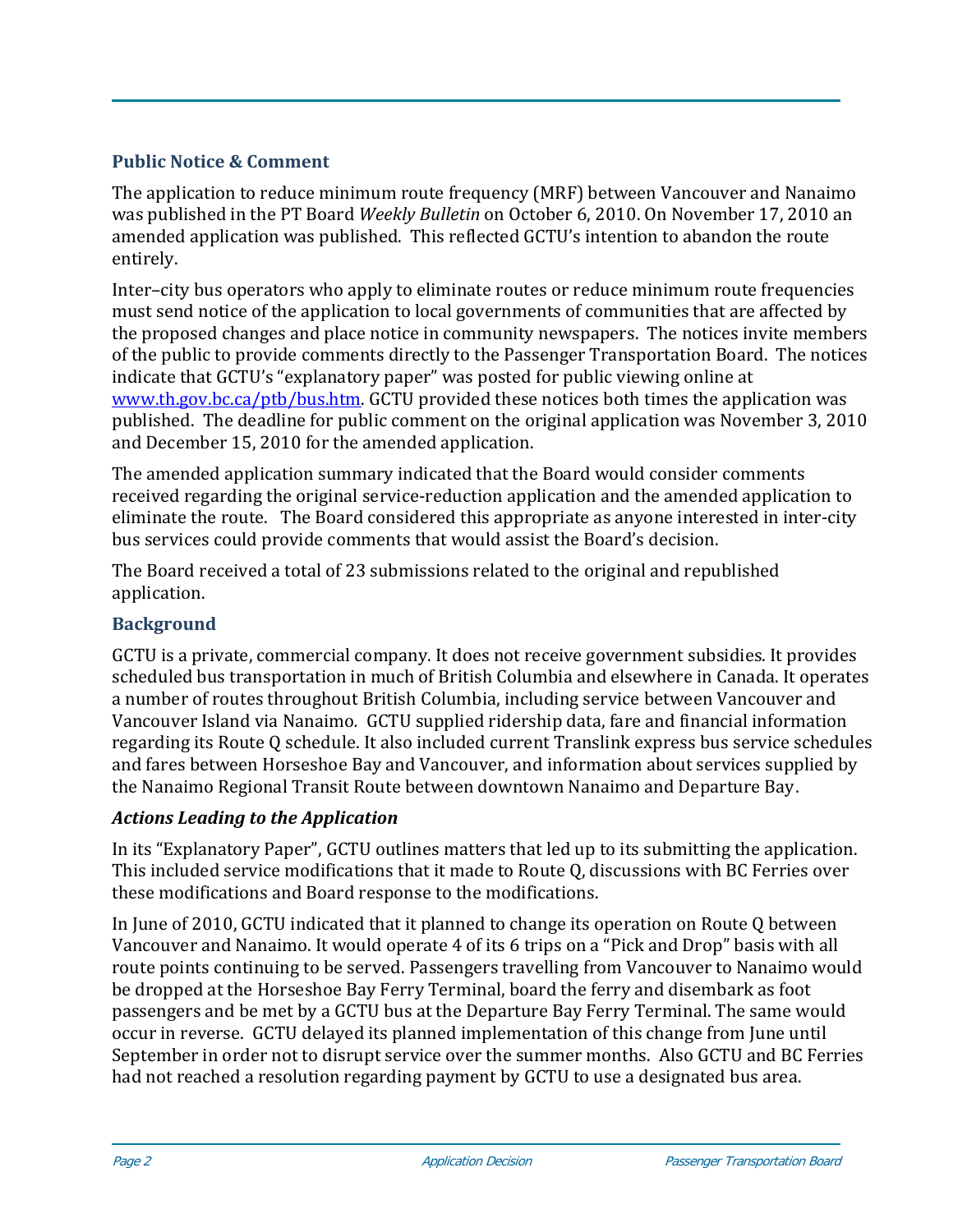Matters reached a critical point in October 2010, when BC Ferries denied GCTU access to the passenger pick up and drop area adjacent to the passenger building at the Departure Bay Ferry Terminal. GCTU could use the terminal's long term parking lot for its "pick and drop" service. GCTU felt that this was not a safe location to unload/load passengers. GCTU notified the Board that it was reducing its service from 6 trips per day to 2 cross ferry trips per day.

The Board's initial position was that the change of operation was within GCTU's terms and conditions of license. However, the Board was concerned about notification and service to the public. On October 5, 2010 the Board wrote GCTU revising its position. The Board felt it may not be clear that Greyhound's interpretation of its licence is in fact correct, although there may be room for clarification. According to the Board, the current terms and conditions describe the nature of route number Q as via ferry. The Board also noted that there does not appear to be any authority in the *Passenger Transportation Act* that would enable a licensee to unilaterally change its minimum route frequency. The recent short notice, unilateral actions of Greyhound were of grave concern to the Board. The Board indicated to GCTU that it was considering amending its terms and conditions of licence to clearly specify cross ferry service. However, before initiating any such action, the Board was inviting comment from GCTU.

In its position, the Board considered it has jurisdiction to regulate a cross water service. The Board reviewed the definition of "highway" as found in the PTA and determined that the service by BC Ferries in linking the highways amounts to the ferry services being a "public way" as contemplated in the Act. The Board further argued that the licence granted GCTU was subject to terms and conditions that require its passengers to be transported between the two terminating points. Because GCTU was unilaterally declining to this and that despite whether its "drop‐off and pick‐up" service is plausible or not, it still has an obligation to ensure passengers could in fact be dropped off and picked up and subject to some agreement between it and BC Ferries. According to the Board, the dispute between GCTU and BC Ferries is not justification to refuse altogether its service to transport passengers required by its terms and conditions of licence. GCTU cannot serve the route by a "drop‐off and pick‐up service" solely at its discretion and that GCTU under its current terms and conditions of licence is required to provide a cross ferry service.

GCTU took the position that the jurisdiction of the Board is limited by the definition of "highway" and to motor vehicles (scheduled buses) operated on highways and no further. The Board's jurisdiction does not "extend to the operation of a motor vehicle on a ferry over water". The terminating points of Route Q are the City of Vancouver and the City of Nanaimo. The 2 ferry terminals in question are intermediate points on this route and that Highway 1 is interrupted by the Strait of Georgia. The water gap enables GCTU to operate at its option a cross ferry service or a "pick and drop" service. After an agreement was reached with BC Ferries in November 2010 concerning its dispute and the pickup and drop off of passengers, GCTU resumed operations that would include 2 cross ferry services and 4 "pick and drop" services in each direction. GCTU's position, at this time, indicated that the services represented an interim measure pending an amendment to its application for a service reduction to one that would eliminate Route Q as an inter‐city bus service.

 GCTU is operating 2 cross ferry services and 4 pick and drop services each way on its Vancouver to Nanaimo route pending the Board's decision on its application.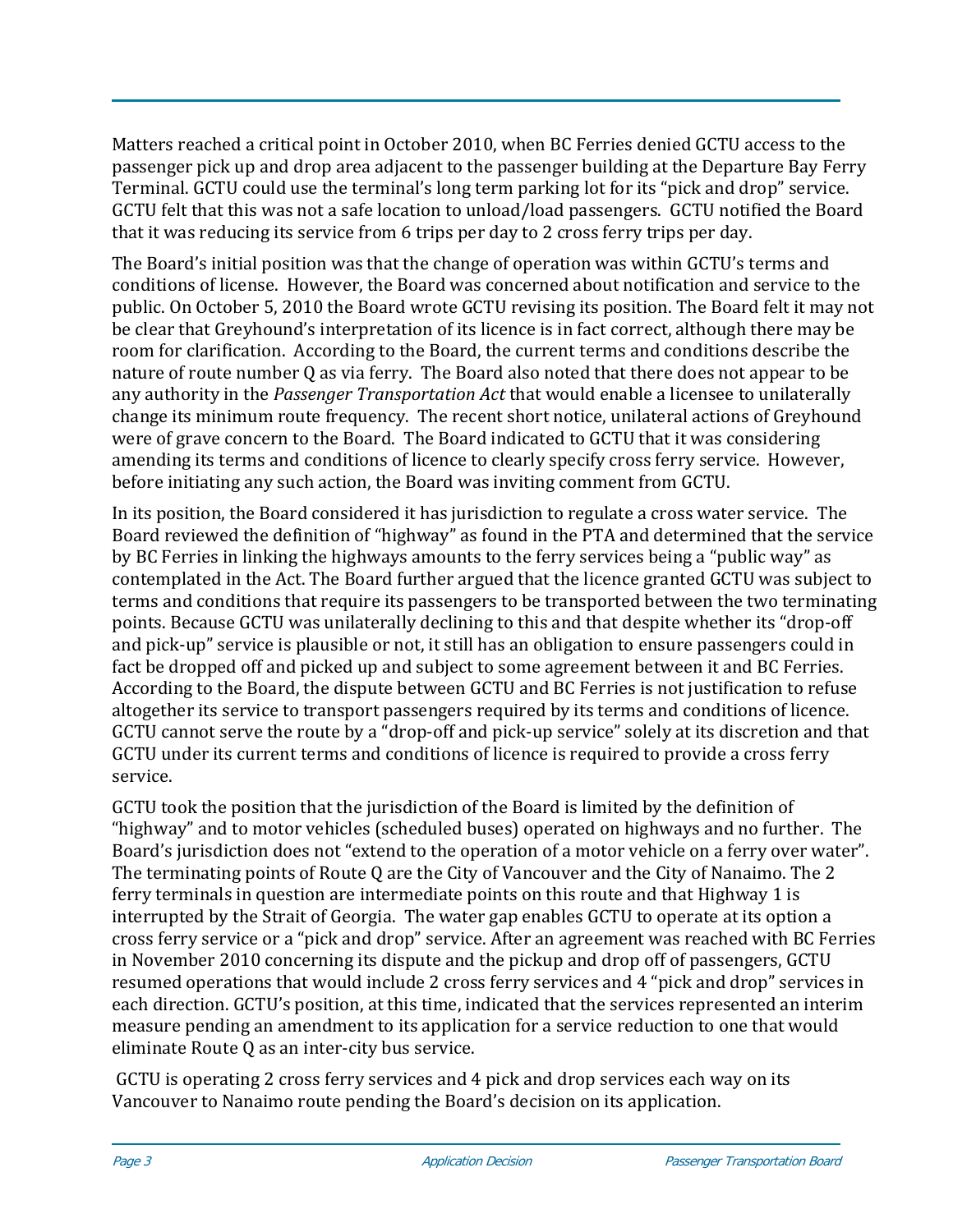I note that the PTA gives the Registrar, Passenger Transportation jurisdiction to impose penalties related to licences.

# *Proposed Connector Bus Service*

GCTU is proposing to eliminate its scheduled service on its Nanaimo to Vancouver Route. It proposes to replace this service with a "Connector Bus" service. Under the *Passenger Transportation Regulation*, a "connector bus" is excluded from the definition of inter‐city bus. Therefore, the service would not be part of GCTU's terms and conditions of licence established by the Board. The Board does not have oversight over connector bus services that operate according to the exclusion outlined in the regulations.

According to the Regulations, a Connector Bus is defined as:

**"connector bus"** means a commercial passenger vehicle when it is operated exclusively between one fixed terminating point (the "base") and another fixed terminating point (the "facility") that is a port, as that word is defined in section 5 of the *Canada Marine Act*, an airport or a terminal operated by a ferry operator, as that term is defined in the *Coastal Ferry Act*, if

> (a) in travelling from the base to the facility, all passengers picked up at or after the base are dropped off only at the facility,

(b) in travelling from the facility to the base, the commercial passenger vehicle carries as passengers only those passengers who were picked up at the facility and drops off those passengers at or before the base, and

(c) the licensee operating the commercial passenger vehicle has written authorization from the operator of the facility to pick up passengers at that facility

GCTU indicates that it will operate the service according to public demand. As noted above, its initial plan is to operate a minimum of 2 connector bus schedules daily in each direction between Vancouver and Nanaimo. GCTU indicates that this will facilitate connections with its existing on island northbound and southbound schedules and with Tofino Bus schedules to the west of Nanaimo, including Port Alberni.

I felt it important to seek further clarification on how GCTU intends to operate a "Connector Bus" service between Vancouver and Nanaimo so that it complies with the Regulation. In this regard, I asked several questions of GCTU and received a response to each. The questions and responses are as follows:

*Q1. Please explain in detail how the above proposed service will operate within the connector bus definition in each direction, i.e. from Vancouver to Nanaimo and vice versa? What is the "base" and what is "the facility"?*

GCTU Response:

- a) Vancouver GCTU Bus terminal = Base. Horseshoe Bay Ferry Terminal = Facility
- b) Nanaimo GCTU Bus Terminal = Base. Departure Bay Ferry Terminal = Facility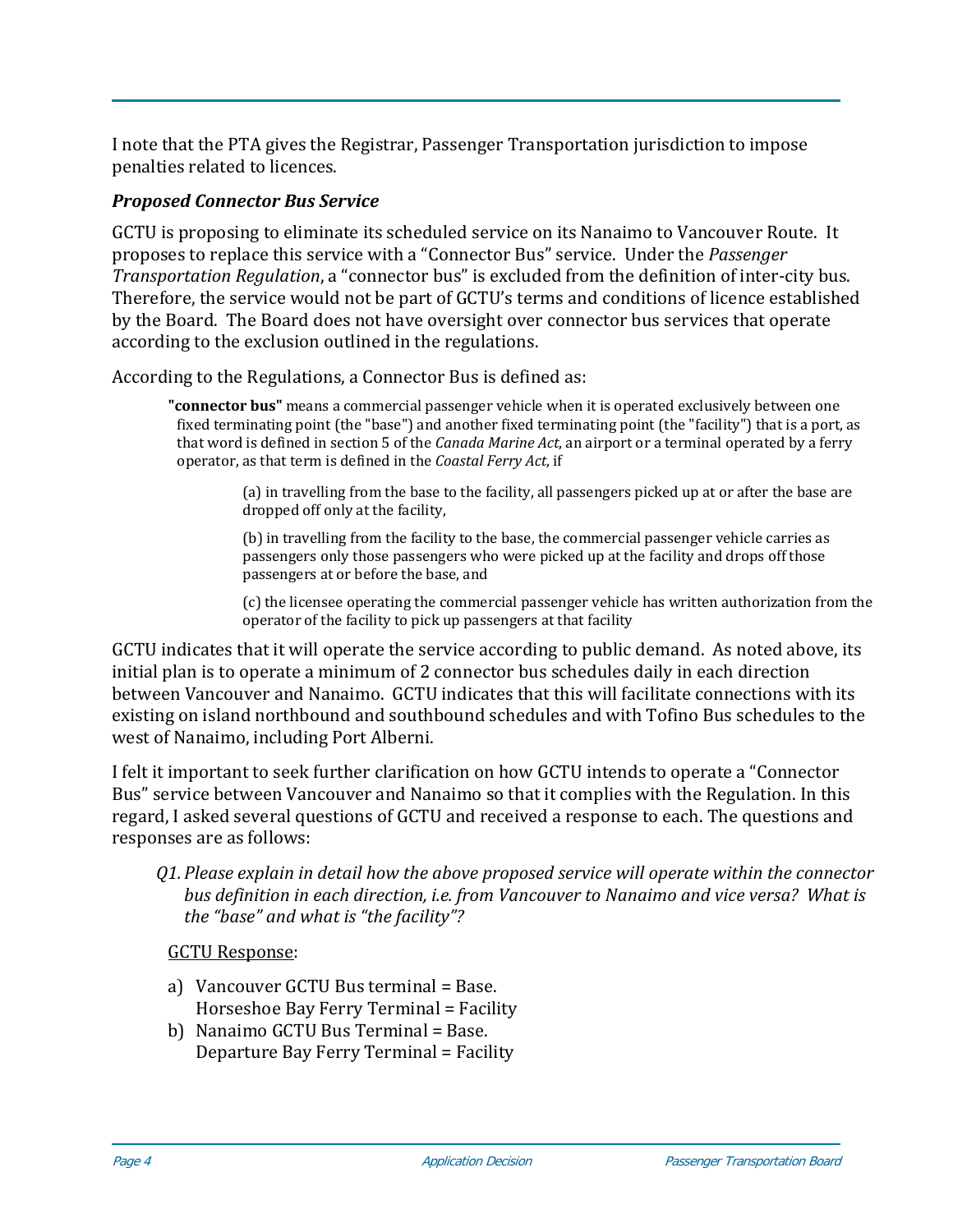*Q2.How will Greyhound issue tickets to passengers for the connector bus service? What if a s to connect with another Greyhound route? Will Greyhound issue 2 passenger want the connector bus service and one for the scheduled service? tickets – one for* GCTU Response:

GCTU will issue ticket coupons for each specific segment of a passenger's travel, ncluding separate coupons for each connector bus segment and for the BC Ferry i segment. (Note: a copy of the sample GCTU ticket was included).

*Q3. Will there be daily schedules of operation between the ferry terminals and the depots? Will the service by symmetrical each way?*

# GCTU Response:

CTU intends to operate symmetrical daily connector bus service between each base G and facility.

*Q4. Please respond to the following hypothetical scenario: Passenger X wants to travel by Greyhound bus from Vancouver to Campbell River. How will Passenger X be ticketed? How will his or her luggage be transported over the route? How will Passenger X progress on the journey – when will he or she be on a bus or off a bus?* 

# GCTU Response:

- Passenger will purchase a ticket for his/her travel from Vancouver BC to Campbell River (Note: a sample ticket was included that included the fare and a ferry fee)
- GCTU's POS (Point of Sale) application will produce a sequence of coupons as follows,
	- i. Vancouver Horseshoe Bay (Passengers will board a GCTU bus at the Vancouver bus terminal. He/she will disembark in a designated GCTU parking spot in front of the Horseshoe Bay ferry terminal and board the ferry as a walk‐on passenger).
	- ii. Horseshoe Bay Departure Bay (BC Ferries will transport the passenger from Horseshoe Bay to Departure Bay)
	- iii. Departure Bay Nanaimo (passenger will disembark the ferry on foot, and board a GCTU bus waiting at a designated parking spot in front of the Departure Bay ferry terminal)
	- iv. Nanaimo Campbell River (passenger will disembark at the Nanaimo GCTU bus terminal and connect to another GCTU bus destined to Campbell River)
- Luggage is not a matter subject to regulation by the PT Board under the *Passenger Transportation Act*.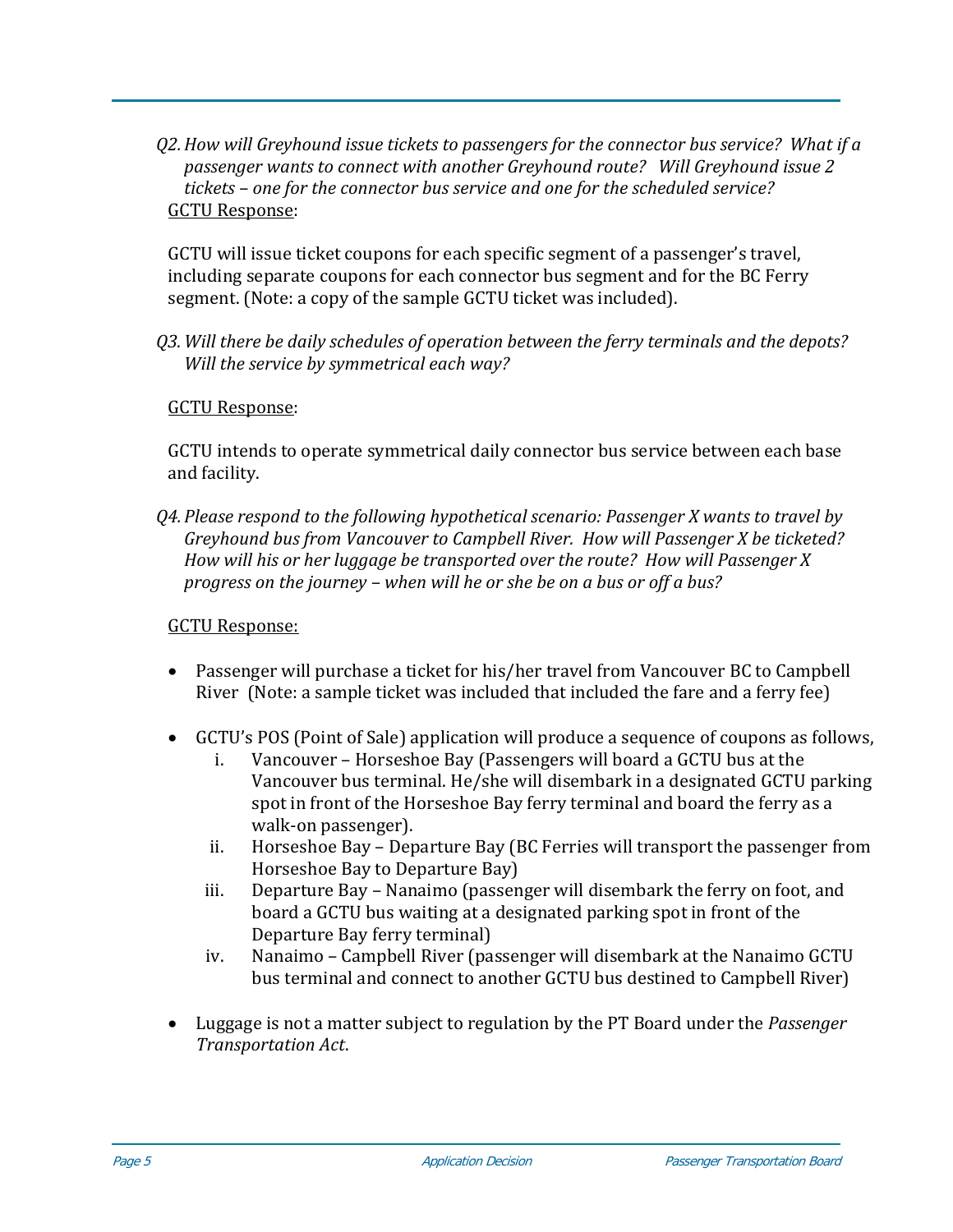## *Q5.Has Greyhound written authorization from BC Ferry Services to pick up passengers at the ferry terminals as required by the connector bus definition?*

# GCTU Response

GCTU entered into agreements effective November 15, 2010 permitting it to pick up and drop off passengers on BC Ferries' property in front of the Departure Bay and Horseshoe Bay Ferry terminals.

The GCTU responses describe a Vancouver‐Nanaimo transportation service where passengers walk on and walk off the ferry. When a service is operated as a connector bus, Board special authorization is not required. This means that the start and exit from a route, and the minimum route frequency on the route, are not subject to regulation under the Passenger Transportation Act.

I. *Is there a public need for the service that the applicant proposes to provide under special authorization?*

In reviewing inter-city bus applications, the Board considers what level of service meets the public need. When an applicant seeks to eliminate a route, the Board may approve the application when the level of public need is not sufficient to justify continuation. If it finds that the level of public need justifies continuation of the service at either current or reduced levels, it may refuse the application or approve it in part.

GCTU's terms and conditions of licence describe Route Q as follows:

| Terminating Point 1: : City of Vancouver<br>Terminating Point 2: City of Nanaimo |                              | Daily Minimum (each | <b>Total Weekly</b> |
|----------------------------------------------------------------------------------|------------------------------|---------------------|---------------------|
| Authorized Route: <b>E</b> Route Points                                          |                              | direction)          | <b>Minimum</b>      |
|                                                                                  | City of Vancouver            |                     | 84                  |
|                                                                                  | City of West Vancouver       |                     | 84                  |
|                                                                                  | Horseshoe Bay Ferry Terminal |                     | 84                  |
|                                                                                  | Departure Bay Ferry Terminal |                     | 84                  |
|                                                                                  | <b>E</b> City of Nanaimo     |                     | 84                  |

|  | Route Number: Q (via Horseshoe Bay/Departure Bay Ferry) |
|--|---------------------------------------------------------|

In response to publication of the original and amended applications, the Board received 23 submissions. Eight of these were specific to the amended application to discontinue the route. I considered each of the 23 submissions and the applicant's responses.

Six submissions came from local governments: The City of Burnaby, the City of Port Alberni and the Alberni‐Clayoquot Regional District (ACRD). Specific concerns of these entities are summarized as follows:

• The City of Port Alberni submits that bus service is an essential link for the community. GCTU changes may impact the success of the Tofino Bus Service which links the community with the rest of Vancouver Island and with connecting service to Vancouver.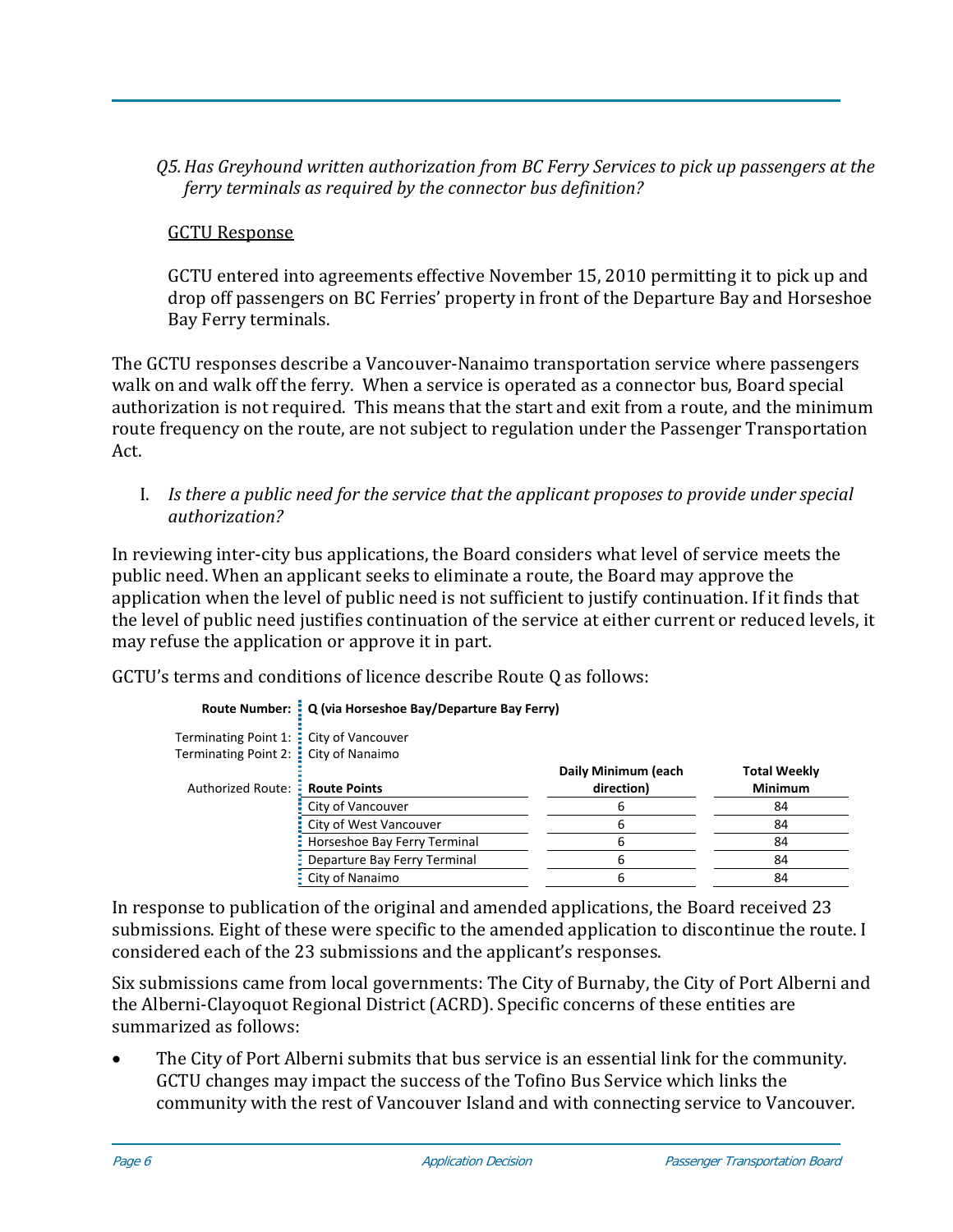- The ACRD notes the elimination of Route Q will allow GCTU to operate, at its discretion, a scheduled bus service between Vancouver and Nanaimo without regulatory oversight. As a result, the local transportation provider will have difficulties scheduling passenger pick‐ ups/drop‐offs to and from Nanaimo, Port Alberni and the West Coast with the fluctuating schedule of GCTU.
- With respect to the initial MRF reduction application, the Municipality of North Cowichan proposed that a 1/3 reduction in service would be more appropriate.
- The City of Burnaby reports that it has no concerns and notes that the Vancouver (Horseshoe Bay) and Nanaimo (Departure Bay) ferry terminals are both served by local transit and that the route overall is serviced by a combination of public and ferry services.
- The Town of Ladysmith asked the Board to investigate ridership levels on the route and the efforts of GCTU to maintain or increase these; to consider the impact on tourism and to encourage alternative carriers on the route.

The applicant notes that the above submissions make no reference to a pick and drop service as opposed to a bus‐on‐ferry service. It further notes that, under the Connector Bus exclusion, it intends to continue providing bus service between Vancouver and Nanaimo. GCTU's initial plan is to operate, at a minimum, 2 connector bus schedules daily in each direction between Vancouver and Nanaimo. These will connect with its existing island schedules and with Tofino Bus schedules between Nanaimo and Tofino/Ucluelet, serving Port Alberni enroute. GCTU maintains that its changes of operation will not affect other scheduled inter‐city bus service on Vancouver Island by either GCTU or Tofino Bus.

The remaining 17 submissions received by the Board are broken down as follows:

- One submission from BC Ferries concerned its dispute with GCTU. (This was resolved when BC Ferries and GCTU reached an agreement in November 2010).
- One submission from a union executive noting that GCTU was asking for cuts in service from 6 trips to 2 trips each way. The submitter protested that GCTU had already done this without notice to the public.
- Two submissions from a GCTU driver. In response to the original application the driver reported that the reduction in MRF will force the use of more personal vehicles. The driver reports that GCTU's parcel service more than makes up the short fall on most of the trips between Vancouver and Nanaimo. The driver, however, believes a reduction in MRF is necessary and that 4 trips daily, with a fifth on Fridays and Sundays, would be a viable option. In a later submission concerning the amended application to eliminate Route Q, he adds that job losses will result related to driving, ticket sales, etc. and that the service is vital to all of Vancouver Island. GCTU needs to consider more than just their bottom line.
- Two submissions from businesses. One from a hostel is concerned about how travelers without cars will travel between Vancouver and Nanaimo. Competition could mean better service. The other is from a web-based service that promotes access to Vancouver Island and the Gulf islands. It does not oppose the application. It observes the lack of investment and the absence of publicity and information by GCTU regarding its services. However, the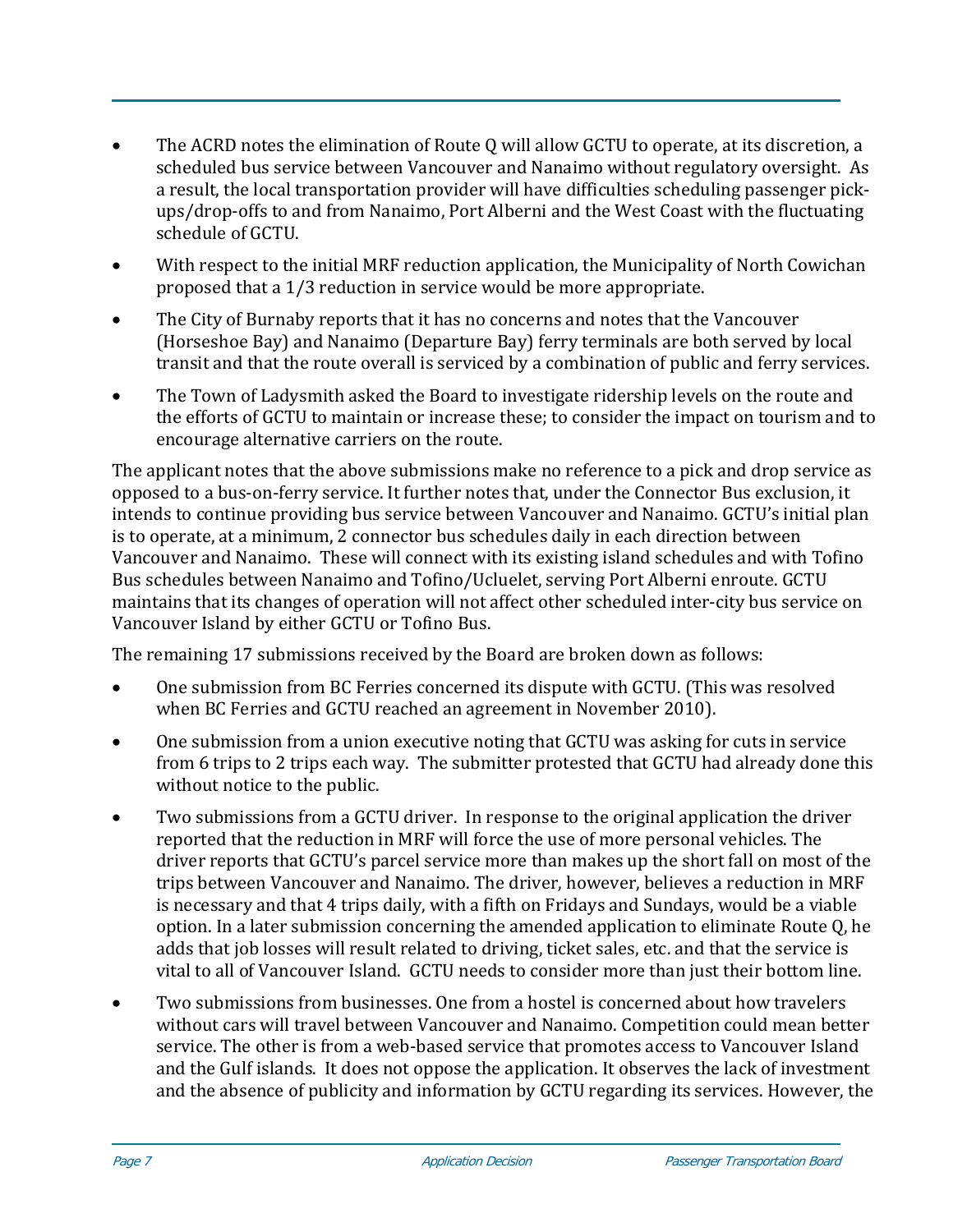reduction in MRF will have a negative impact on economic conditions in the loss of many connecting services on inter‐city routes on Vancouver Island and the Mainland.

• Twelve submissions came from individuals including residents of Nanaimo (4), Duncan (2), Port Alberni (1), Campbell River (1), Squamish (1), Okanagan (1) and undisclosed locations (2). The submissions in the main refer to the concerns over reduced route frequencies and service options/inconveniences/adverse impacts in meeting travelling options and connections between Nanaimo and Vancouver or between specific Vancouver Island locations and the Mainland and/or other BC Interior locations. One letter from Port Alberni refers to the need for a replacement carrier to operate smaller vehicles on a more frequent schedule than is currently operated by GCTU. Several correspondents raised a specific incident or general concern over the ability of some passengers to manage their own luggage and similar difficulties presented on route.

The applicant in response to the submissions notes that, pending the Board's decision on this application, it is currently operating 6 trips in each direction between Vancouver and Nanaimo. It states that it is not opposed to an application by an alternative operator providing a bus on board ferry service between Nanaimo and Vancouver. GCTU refers to its public explanatory paper and to losses incurred from operating Route Q six times per day. With respect to travelling options and connections between Vancouver Island locations and the mainland or the interior of B.C., GCTU refers to its southbound and northbound services that will continue to connect with the Pacific Coach Lines bus depot in Victoria, the GCTU bus depot in Nanaimo with further connections at its Vancouver depot. Additionally, GCTU notes the alternative combination of Translink and/or BC Transit services available to and from the ferry terminals at Horseshoe Bay and Departure Bay.

The applicant has supplied average passenger loads and revenue per passenger mile (RPM) information for its Westbound and Eastbound Schedules on Route Q. These covered the 12 month period April 1, 2009 to March 31, 2010 (GCTU's fiscal year). This material, which was included in its public "explanatory paper", included the following information:

I. Average Passenger Loads and Revenue Per Passenger Mile

GCTU's current minimum frequency between Vancouver and Nanaimo is six trips per day in each direction. The schedules to be eliminated are:

Westbound

| Schedule | Average Passenger<br>Load | Revenue Per Passenger<br>Mile |
|----------|---------------------------|-------------------------------|
| 5122     | 7.58                      | \$2.39                        |
| 5124     | 13.52                     | \$4.25                        |
| 5126     | 9.81                      | \$3.09                        |
| 5128     | 21.66                     | \$6.82                        |
| 5130     | 12.75                     | \$4.02                        |
| 5134     | 11.66                     | \$3.67                        |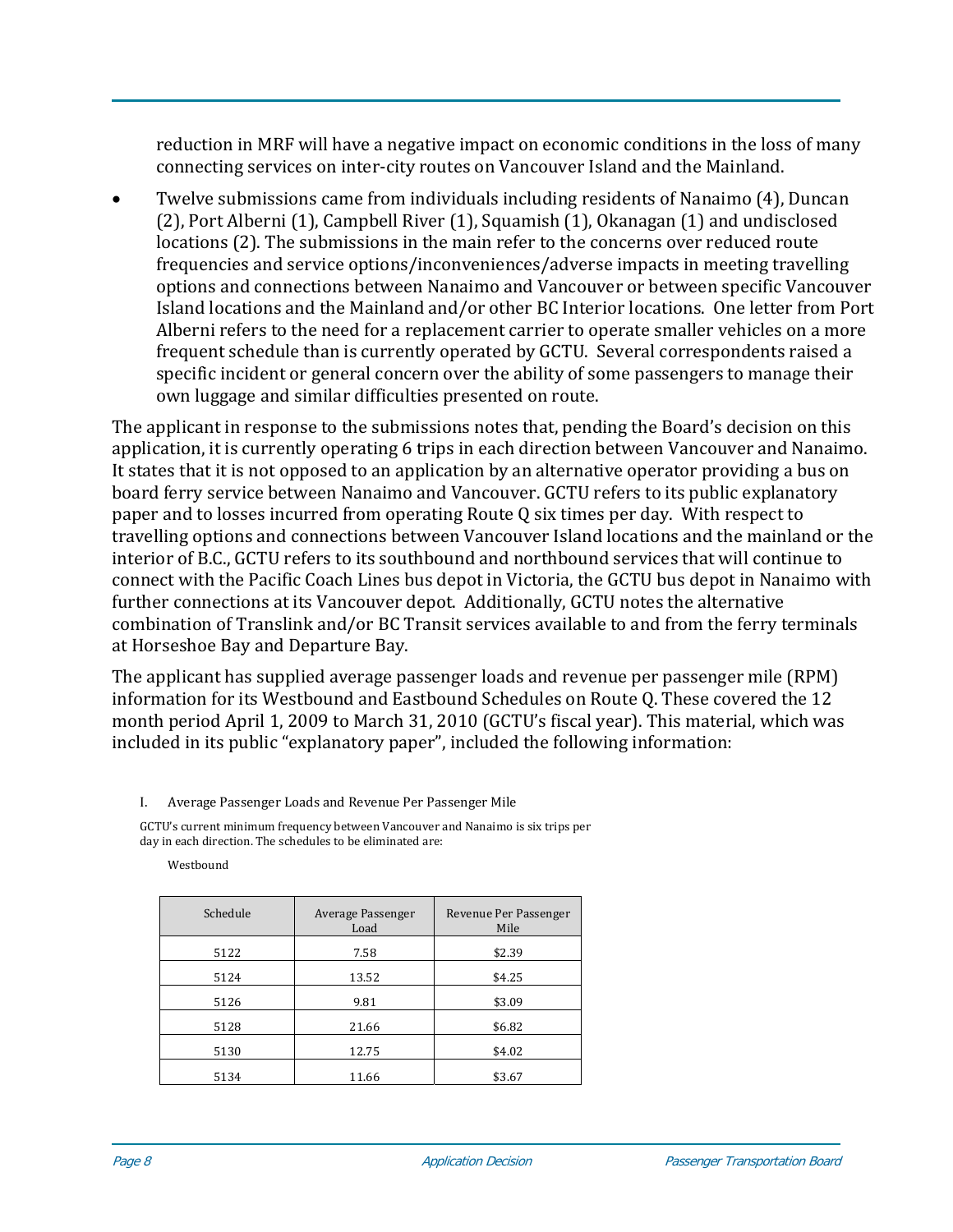Eastbound

| Schedule | Average Passenger<br>Load | Revenue Per Passenger<br>Mile |
|----------|---------------------------|-------------------------------|
| 5123     | 12.31                     | \$3.83                        |
| 5125     | 19.24                     | \$6.04                        |
| 5127     | 17.97                     | \$5.66                        |
| 5129     | 20.36                     | \$6.40                        |
| 5131     | 18.46                     | \$5.81                        |
| 5135     | 6.29                      | \$1.98                        |

GCTU states that its "current breakeven RPM on Route Q between Vancouver and Nanaimo is \$8.91. This is higher than on any other route operated by GCTU in BC. Each bus that travels on a BC Ferry requires a ferry fare to be paid, in addition to standard GCTU bus operating costs." It further reports that in its fiscal year ending March 31, 2010, it lost nearly \$1.4 million operating cross water on ferry bus service 6 times per day in each direction between Vancouver and Nanaimo.

The schedules included show Translink's one‐way adult fares for the service range from \$3.75(no tax) on weekdays to \$2.50 (no tax) after 6:30 p.m. and all day Saturday, Sunday and holidays. The Nanaimo Regional Transit's (NRT) one-way adult fare is \$2.25 (no tax). GCTU's one way fares between Vancouver and Nanaimo ranges from \$15.40 (web purchase) to \$20.50 and which are subject to 12% HST. As a result, GCTU points out " for a passenger travelling between downtown Vancouver and downtown Nanaimo, the one way cost by transit ranges from \$4.75 to \$6.00 ( plus ferry fare) compared with a range of \$17.25 to \$22.96 ( plus ferry fare) by GCTU."

The Board finds overall that there were a limited number of submissions. Those from individuals provided few specifics regarding why, when and how often they use Route Q. A majority of the submissions make no reference to a pick and drop service proposed with the initial GCTU application. Only 8 submissions were received concerning the amended application to abandon Route Q and replacement it with a Connector Bus service. For the most part, general concerns are expressed regarding connections and inconvenience. Very few of the submissions provide any detailed impacts.

Ridership and financial data provided by the applicant indicates they are below or substantially below its RPM breakeven point for Route Q. There are other providers to ensure that an adequate level of service is maintained to the public. TransLink and NRT services provide the public with a range of connections to and from downtown Vancouver and downtown Nanaimo, as well as the Horseshoe Bay and Departure Bay ferry terminals. These public transit providers operate 7 days a week. The need for bus transportation on this route is being provided, to a significant degree, by transit services. I find that there is not sufficient public need to require GCTU to continue operating on this route.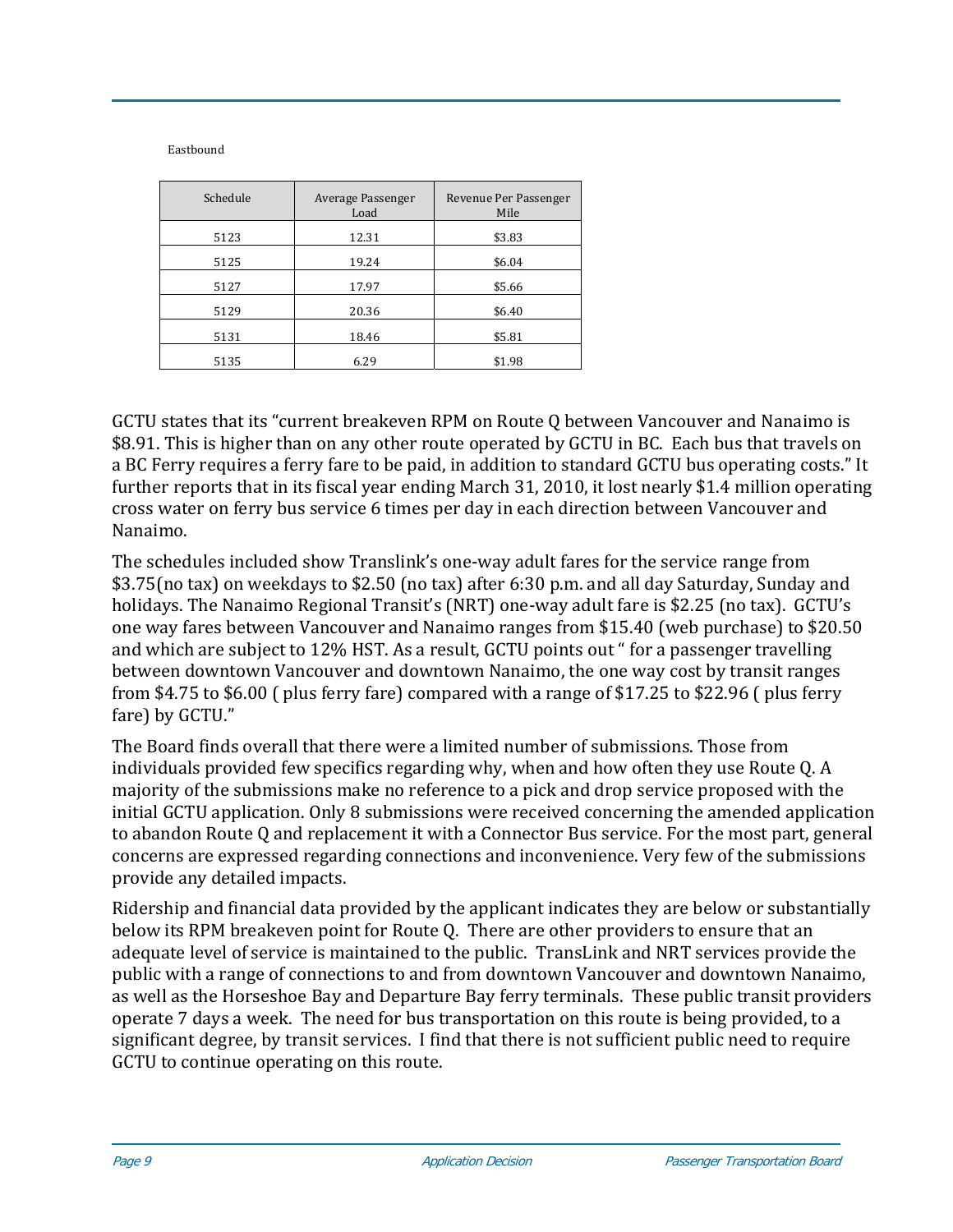GCTU intends to provide a connector bus service on this route. Connector bus services are not regulated by the Board. However, GCTU submits that its connector bus service will assist with connections to other scheduled inter-city bus operations.

# II. *I s the applicant a fit and proper person to provide that service and is the applicant capable of providing that service?*

In dealing with an application for a route elimination, the Board will presume that a licensee seeking a reduction is a fit and proper person to provide the service proposed unless there is compelling evidence to the contrary.

GCTU has operated a scheduled bus service throughout the province for a long period of time. I am concerned by GCTU's recent unilateral actions to reduce its MRF from 6 cross ferry trips to 2 cross ferry trips per day and to disregard the Board's ruling that it is required to make 6 cross ferry trips per day. I find these actions disquieting.

GCTU has been providing 4 "pick and drop" trips in each direction per day and that it made prompt application to the Board to amend its application to eliminate the route.

Enforcement of terms and conditions of licence is the responsibility of the Registrar of Passenger Transportation and the Registrar has not issued any administrative penalties to GCTU recently.

Therefore, on balance, and for the purposes of this application, I find GCTU is fit and proper and is capable of operating with the elimination of this route.

### *III. Would the application, if granted, promote sound economic conditions in the passenger transportation business in British Columbia?*

The Board must consider the promotion of sound economic conditions in the passenger transportation business in British Columbia. This includes, but is not limited to, the financial health of the applicant seeking a reduction in MRF. This could include the overall financial health of the applicant or the financial health of specific routes.

On this route GCTU competes with subsidized, high frequency short-haul public transit services that are available to individuals arriving at and departing from the ferry terminals when travelling between Vancouver and Nanaimo. The public transit services provided by B.C Transit and/or TransLink are not subject to the regulatory requirements set out in the *Passenger Transportation Act*.

I acknowledge that, by approving the elimination of Route Q, there may be some inconveniences to the travelling public as there will no longer be an *onboard ferry service* to and from Vancouver and Nanaimo. However, I find the low ridership and financial information provided by GCTU justifies the elimination of Route Q. GCTU's establishment of a "Connector Bus" service, the potential continuance of its other Vancouver Island inter‐city bus services together with the ferry terminal services by Translink and Nanaimo Regional Transit, provide a range of options for the public. The elimination of Route Q essentially removes a continuing financial draw on the applicant's fiscal health and overall viability. On balance, I find approving the elimination of Route Q will promote sound economic conditions in the passenger transportation industry in British Columbia.